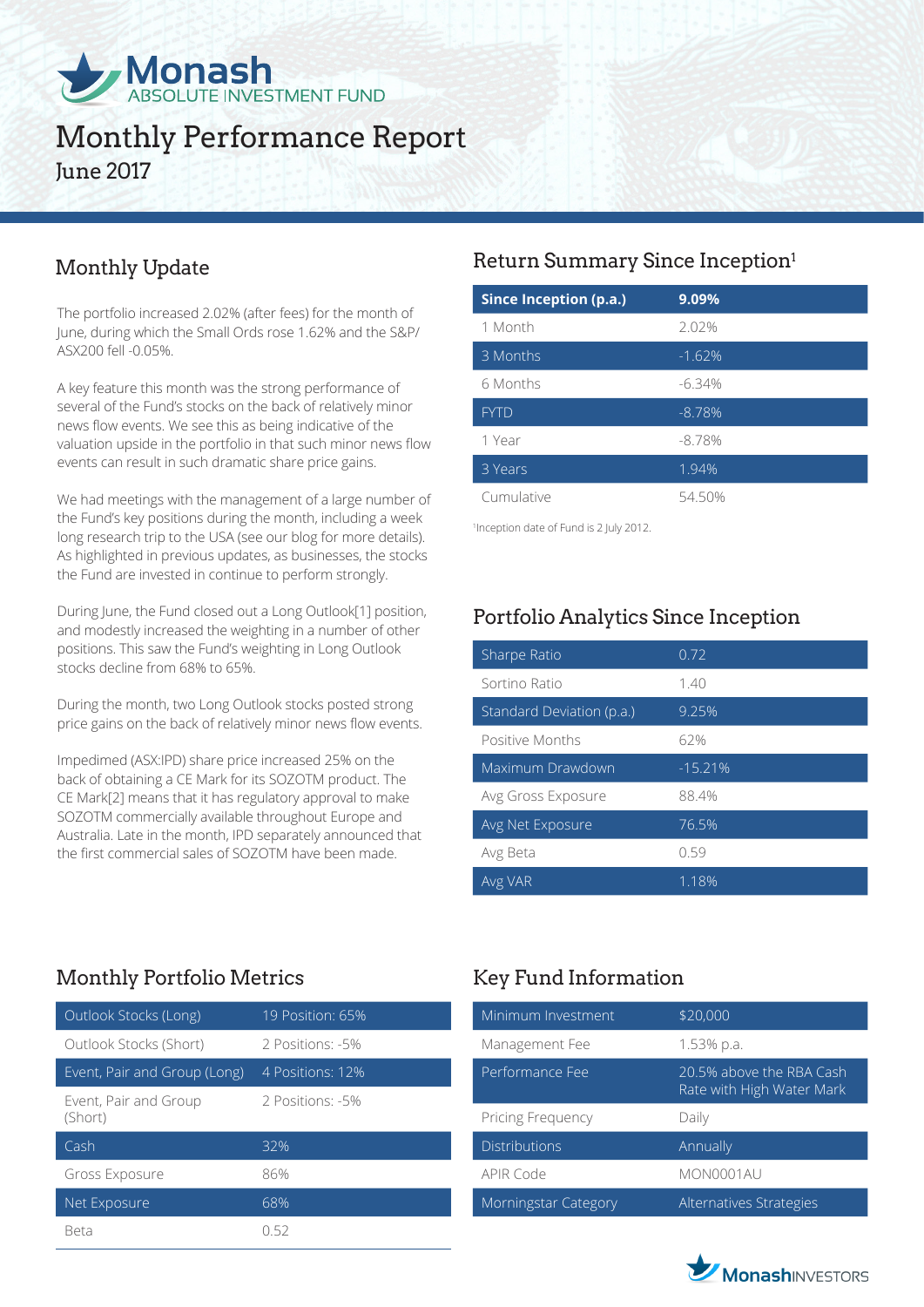

# Monthly Performance Report June 2017

The CE Mark specifies that SOZOTM is a bioimpedance spectroscopy (BIS) platform for fluid status monitoring, hydration monitoring and body composition testing in human patients. The intended uses of the product (all covered by the CE Mark) are clinical assessment of lymphedema using L-Dex , monitoring patients with heart failure, taking diuretic medication, having fluid management problems or end-stage renal disease, recovering from coronary artery disease-related events, hydration monitoring and body composition monitoring.

IPD currently has three regulatory approved products that are used for all of the above. What SOZOTM does is bring all three of these products together, and make use of touch plate censors versus gel backed electrodes. The measurement mechanism is the real innovation of the product. It allows significant efficiency benefits as the test can be done very quickly (all you have to do is remove your shoes and socks, stand on the device and place your hands on the sensor plates), does not require trained medical personnel to conduct the test, and can be done in any environmental setting (for example, at home or at a doctor's surgery).

This event was entirely consistent with our Investment Thesis. Given that SOZOTM is an amalgamation of IPD's existing products we saw the regulatory approval risk as extremely low, and of course once it was approved IPD would start to commercialise it. The fact that this announcement set the share price sharply higher demonstrates the material valuation upside in the stock. Critically, over the next 6-9mths IPD will be releasing far more critical pieces of news, namely the interim results of its lymphedema study and a number of Heart Failure studies.

**Catapult** (ASX:CAT) share price increased 45% during the month. While CAT made no meaningful announcements during the month, a broker did initiate research coverage of the stock. This is one of the reoccurring situations which we have discussed in the past. Increased research coverage often results in a new group of investors learning about the story, and judging from the share price movement they liked what they heard.

Separately, on the USA research trip earlier in the month, there were two meetings with senior managers of CAT's US operations. This gave an even deeper understanding of the business and renewed confidence in the outlook, particularly concerning the revenue potential in the elite athlete market.

#### Cumulative Return Since Inception



#### Gross/Net Exposure Since Inception



During the month we exited one of our Outlook positions, **Greencross** (ASX:GXL). We continue to believe that GXL has a solid outlook on the back of the continued rollout of new Petbarn stores / co-location of Vet Clinics, and margin expansion from private label. However, the share price was less than 35% from our price target, and with increasing anecdotal evidence of a weakening consumer environment and market concerns over the entry of Amazon into the Australian market we elected to exit the position.